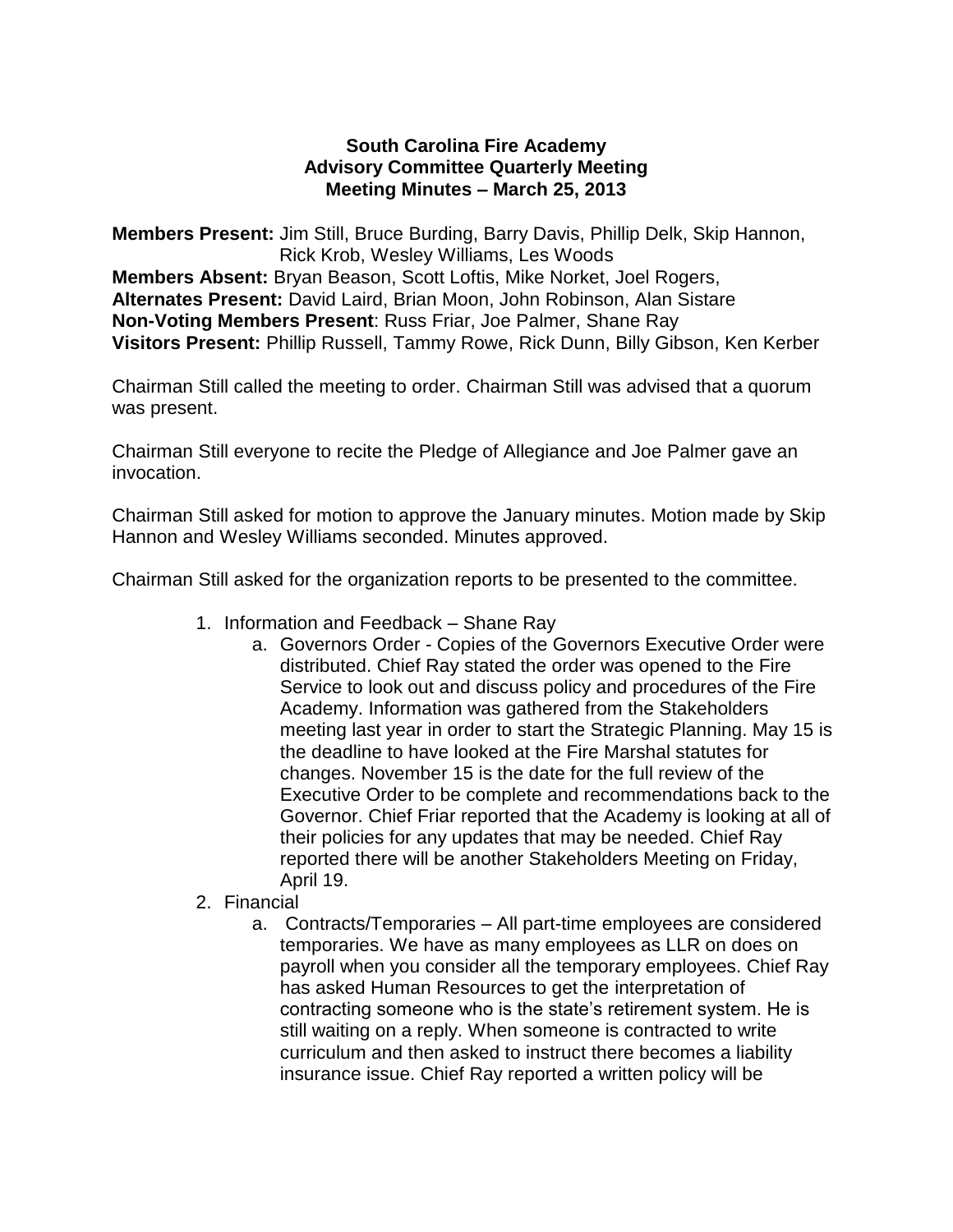established once answers have been received back from Human Resources on the way we will pay instructors. The feedback will be brought before the committee and meetings will be held with instructors.

- b. Budget A budgetary report of the Fire Academy was distributed and discussed. Chief Ray stated we can control movement of money from Personnel and Operating Expenses but the Fringe portion is set. Funds collected from the Fire Service and Industrial Clients are not figured into the budget presented. Les Woods asked about raising fee for cafeteria. Chief Ray stated Ray Williams and Tammy Rowe are looking into with others. We also need to consider that were are feeding 21 inmates twice a day free of charge. Chief Ray also reported that when we have left over funds the money can be moved to other areas. Chief Ray stated he didn't need help from the committee but he wanted input from the committee. Does not want to make money off of the industry and charge them more that it would cost to deliver the program and on the flip side does not want the Fire Service to have pay more. Chief Ray stated it is time to revise the Training Needs Assessment. Joe Palmer asked about the down revenue. Chief Friar stated that industry revenue is down \$164,000. Palmer asked if we were losing business or because of economy. Chief Ray stated it was due to both. Chief Ray also report he is working with an Industrial Working Group to revise the industrial training. Ray also stated that he thought some of problems were due to site condition. Palmer agreed that the site could contribute. Chief Ray reported that there is a need for a new vision for the site and training needs assessment. Chairman Still asked if cafeteria could be contracted out. Chief Ray replied he thought it could. Chief Friar stated that issue had been looked into in the past and an outside vendor required a set number of meals per day. Chief Ray reported that he has asked Finance why the cafeteria and dorms budget had to be separated and was told that's how the Legislative wanted it. John Robinson asked if the cafeteria gives him a budget to operate. Chief Ray replied no, we just get the appropriated amount. Chief Ray reported that this is the first time in a year that we've seen a budget.
- c. Travel / Fee Structure Chief Ray reported at one time we were paying \$47,000 a month in travel reimbursement. We have to look at our travel policy. We have always used LLR's but we need to create our own if allowed. Chief Ray reported we would be putting a policy in writing.
- d. By Laws Chief Ray presented changes for By Laws. All changes were approved. Tammy Rowe will compile New By Laws and have draft at the next meeting.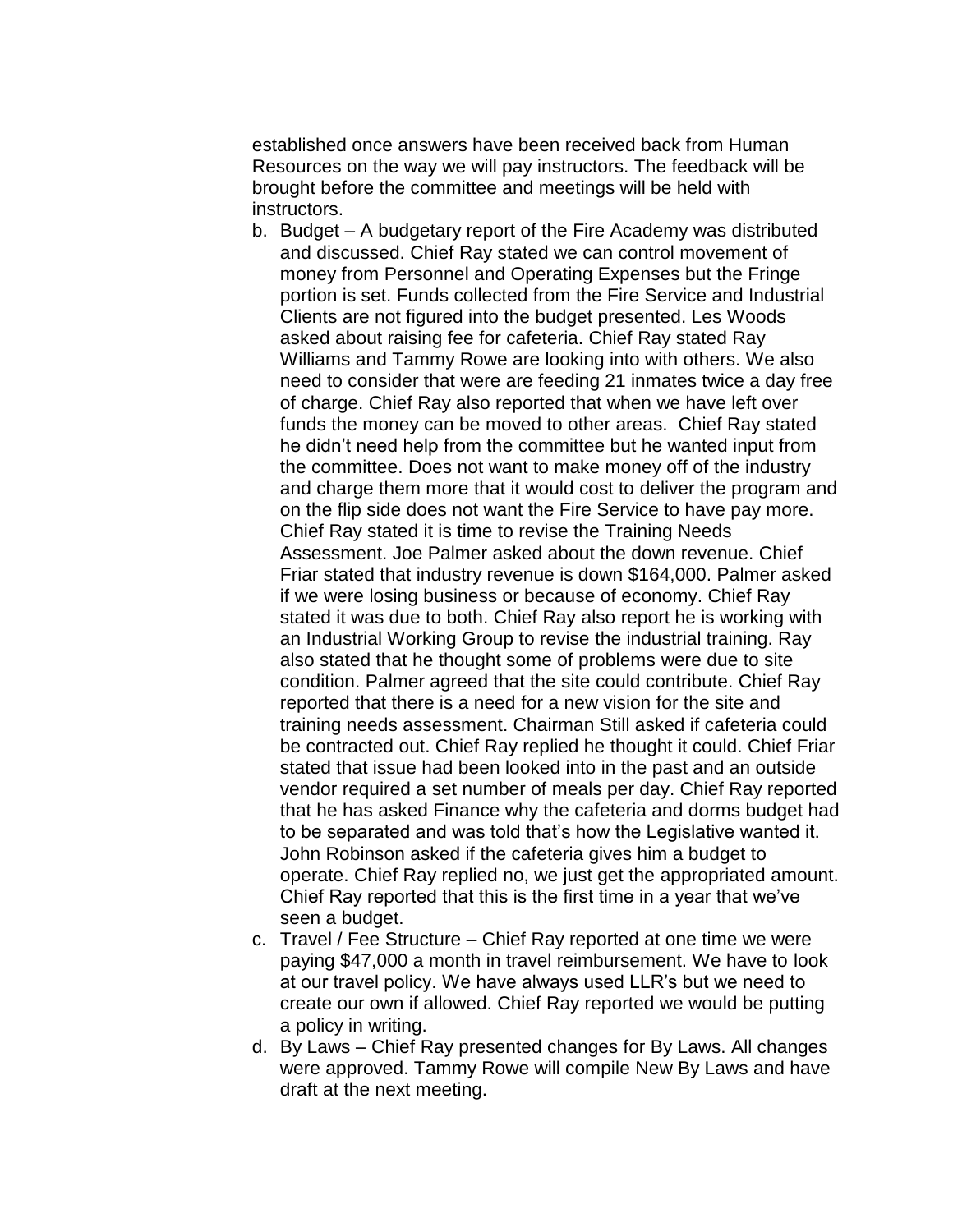- 3. Site Russ Friar
	- a. 329 students attended Southeastern. Very good comments were received except for 1 course. The expenses were \$4,073.
	- b. Working on developing catalog and course dates. Working on getting the right classes in the right areas. Dates to be out by May 15. Regional Meeting is being held on March 27. Will be looking at how much each class will cost to be delivered. Laying ground work on how many classes can be taught.
	- c. New database will go live on April 1. Other phases will be added. A unique number will be generated for each student and that number will take the place of their social security #. Will be working on how to inform students of their identification number. Eventually students will be able to access database to check their own transcript.
	- d. Online registrations will stay the same.
	- e. Staff is working on Fire Rescue Conference and International Fire Chief Conference to be held in June along with other projects.

Regional Report – Phillip Russell

- f. Russell reviewed a handout of regional training report.
- g. Regional meeting to be held on March 27 to discuss next catalog dates.
- h. Will be interviewing 4 candidates for the Charleston Regional Coordinator on March 28.

Instructional Design - Rick Dunn

- i. Dunn distributed and discussed an Instructional/Design handout.
- j. Blended learning courses can be advertised in the catalog throughout the regions.
- k. Chairman Still asked if the same First Aid course was being used for Recruit School. Chief Friar states everything is still the same.
- l. Chief Friar reported that North Carolina will only issue IFSAC certificates for residents of North Carolina only. He met with Wayne Bailey who stated if a South Carolina resident attended a North Carolina IFSAC course the student would be given a letter stating they completed the course. The student presents the letter to the Fire Academy and the student will be granted reciprocity and an IFSAC certificated would be granted from the Fire Academy.
- m. Chairman Still asked about AJ's position. Chief Friar replied that the paperwork is at Human Resources waiting to be posted. Kimberly White with the assistance of Emory Johnson is filling the position until a replacement can be hired.